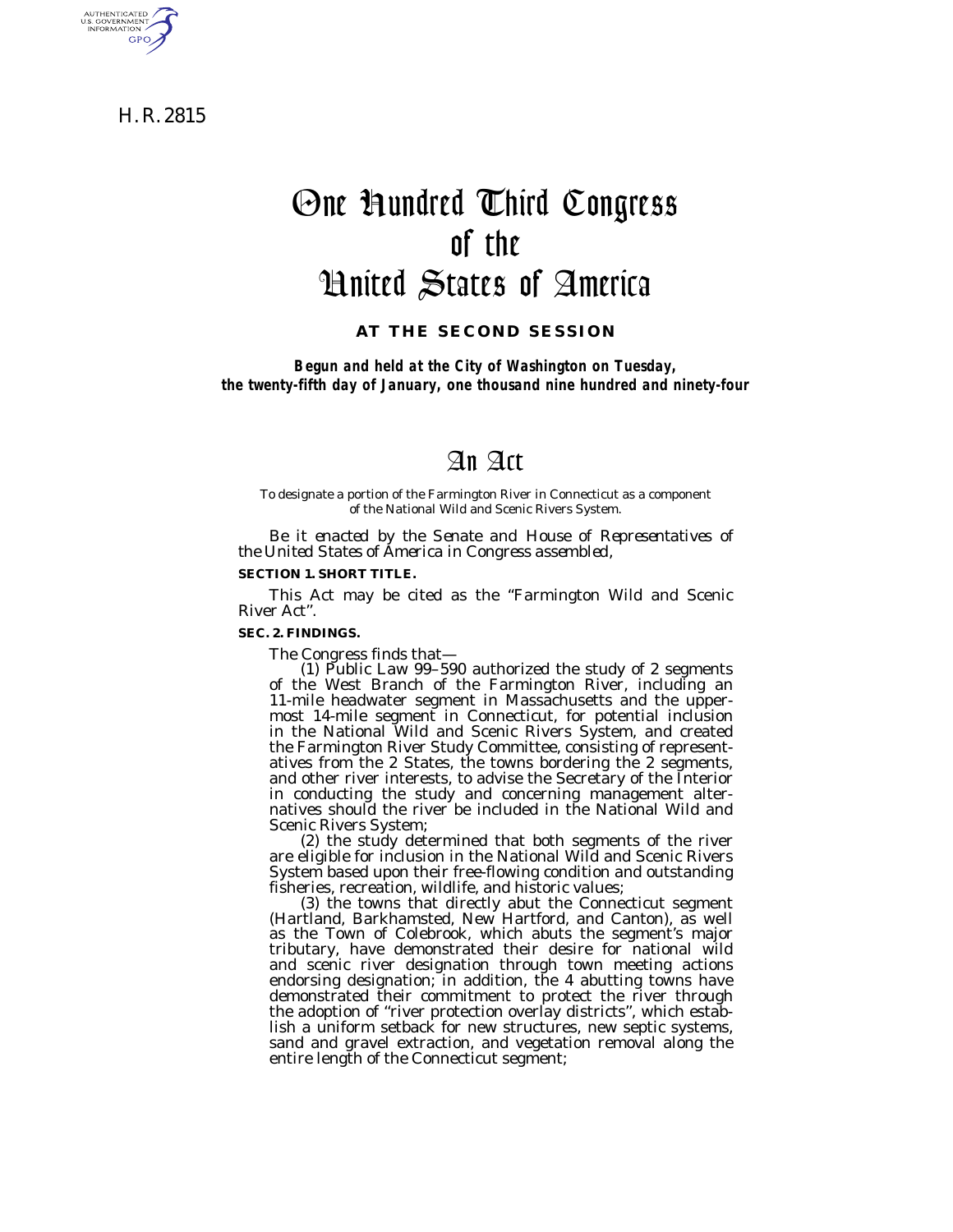# H. R. 2815—2

(4) during the study, the Farmington River Study Commit- tee and the National Park Service prepared a comprehensive management plan for the Connecticut segment (the ''Upper Farmington River Management Plan'', dated April 29, 1993) which establishes objectives, standards, and action programs that will ensure long-term protection of the river's outstanding values and compatible management of its land and water resources, without Federal management of affected lands not

owned by the United States; (5) the Farmington River Study Committee voted unani- mously on April 29, 1993, to adopt the Upper Farmington River Management Plan and to recommend that Congress include the Connecticut segment in the National Wild and Scenic Rivers System in accordance with the spirit and provisions of the Upper Farmington River Management Plan, and to recommend that, in the absence of town votes supporting designation, no action be taken regarding wild and scenic river

designation of the Massachusetts segment; and (6) the Colebrook Dam and Goodwin Dam hydroelectric projects are located outside the river segment designated by section 3, and based on the study of the Farmington River pursuant to Public Law 99–590, continuation of the existing operation of these projects as presently configured, including associated transmission lines and other existing project works, is compatible with the designation made by section 3 and will not unreasonably diminish the scenic, recreational, and fish and wildlife values of the segment designated by such section as of the date of enactment of this Act.

#### **SEC. 3. DESIGNATION.**

Section 3(a) of the Wild and Scenic Rivers Act (16 U.S.C. 1274(a)) is amended by adding the following new paragraph at the end thereof:<br>"() FARMINGTON RIVER, CONNECTICUT.—The 14-mile segment

of the West Branch and mainstem extending from immediately below the Goodwin Dam and Hydroelectric Project in Hartland, Connecticut, to the downstream end of the New Hartford-Canton, Connecticut, town line (hereinafter in this paragraph referred to as the 'segment'), as a recreational river, to be administered by the Secretary of the Interior through cooperative agreements between the Secretary of the Interior and the State of Connecticut and its relevant political subdivisions, namely the Towns of Colebrook, Hartland, Barkhamsted, New Hartford, and Canton and the Hartford Metropolitan District Commission, pursuant to section 10(e) of this Act. The segment shall be managed in accordance with the Upper Farmington River Management Plan, dated April 29, 1993, and such amendments thereto as the Secretary of the Interior determines are consistent with this Act. Such plan shall be deemed to satisfy the requirement for a comprehensive management plan pursuant to section 3(d) of this Act.''.

#### **SEC. 4. MANAGEMENT.**

(a) COMMITTEE.—The Director of the National Park Service, or his or her designee, shall represent the Secretary on the Farmington River Coordinating Committee provided for in the plan.

(b) FEDERAL.—(1) In order to provide for the long-term protection, preservation, and enhancement of the river segment designated by section 3, the Secretary, pursuant to section 10(e) of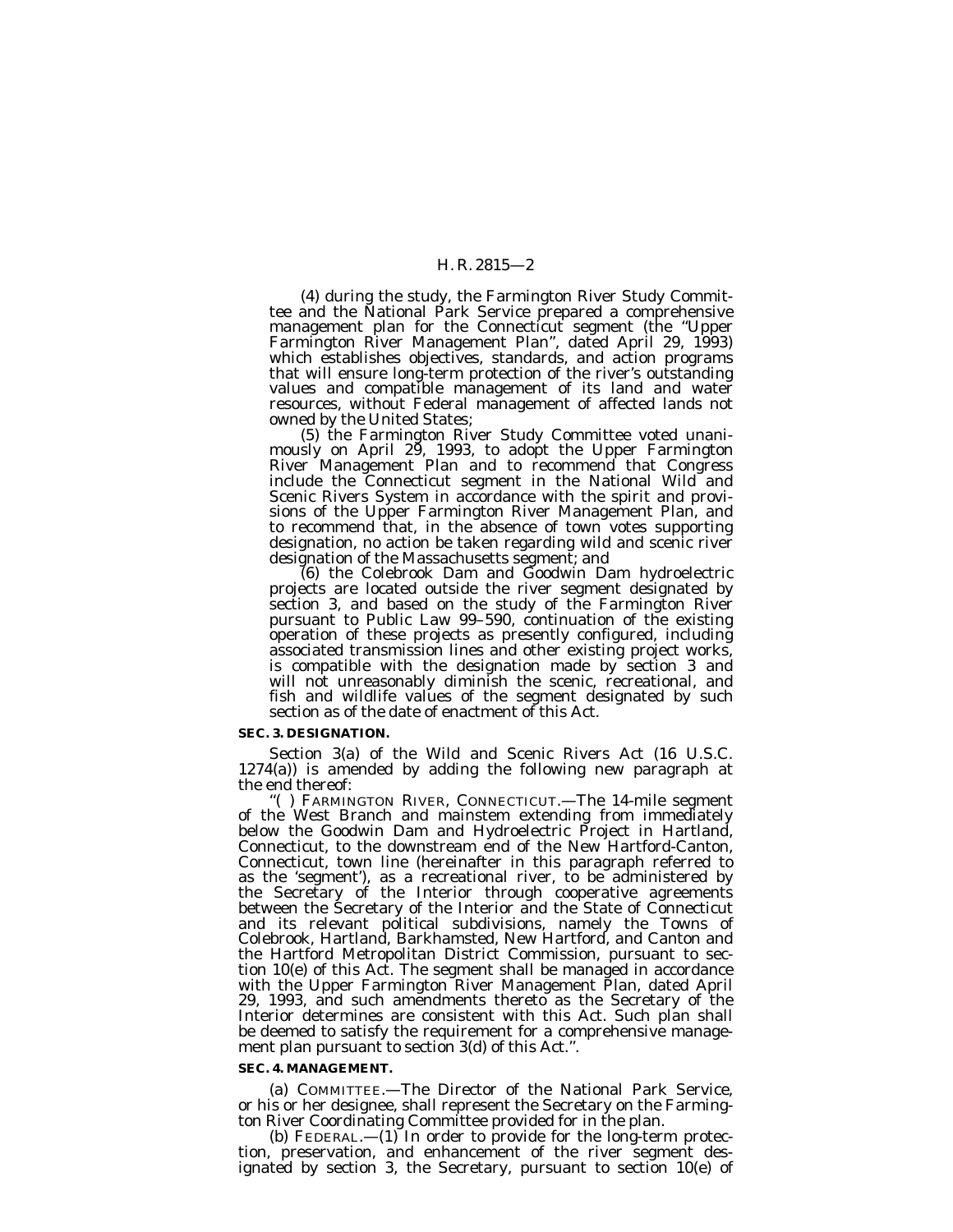#### H. R. 2815—3

the Wild and Scenic Rivers Act, shall offer to enter into cooperative agreements with the State of Connecticut and its relevant political subdivisions identified in the amendment made by such section 3 and, pursuant to section 11(b)(1) of such Act, shall make a similar offer to the Farmington River Watershed Association. The Secretary, pursuant to such section  $11(b)(1)$ , also may enter into cooperative agreements with other parties who may be represented on the Committee. All cooperative agreements provided for in this Act shall be consistent with the Plan, and may include provisions for financial or other assistance from the United States to facilitate the long-term protection, conservation, and enhancement of the segment designated by such section 3 and the implementation of the Plan.

(2) The Secretary may provide technical assistance, staff support, and funding to assist in the implementation of the Plan.

(3) Implementation of this Act through cooperative agreements as described in paragraph (2) of this subsection shall not constitute National Park Service administration of the segment designated by section 3 for purposes of section 10(c) of the Wild and Scenic Rivers Act, and shall not cause such segment to be considered as being a unit of the National Park System.

(c) WATER RESOURCES PROJECTS.—(1) In determining whether a proposed water resources project would have a direct and adverse effect on the values for which the segment designated by section 3 was included in the National Wild and Scenic Rivers System, the Secretary shall specifically consider the extent to which the project is consistent with the Plan.

(2) For purposes of implementation of section 7 of the Wild and Scenic Rivers Act, the Plan, including the detailed analysis of instream flow needs incorporated therein and such additional analysis as may be incorporated in the future, shall serve as the primary source of information regarding the flows needed to maintain instream resources and the potential compatibility between resource protection and possible water supply withdrawals.

(d) LAND MANAGEMENT.—The zoning ordinances duly adopted by the towns of Hartland, Barkhamsted, New Hartford, and Canton, Connecticut, including the ''river protection overlay districts'' in effect on the date of enactment of this Act, shall be deemed to satisfy the standards and requirements of section 6(c) of the Wild and Scenic Rivers Act. For the purpose of section 6(c), such towns shall be deemed ''villages'' and the provisions of that section, which prohibit Federal acquisition of lands by condemnation, shall apply to the segment designated by section 3.

# **SEC. 5. DEFINITIONS.**

For the purposes of this Act:

(1) The term ''Committee'' means the Farmington River Coordinating Committee referred to in section 4.

(2) The term ''Plan'' means the comprehensive management plan for the Connecticut segment of the Farmington River prepared by the Farmington River Study Committee and the National Park Service, which is known as the ''Upper Farmington River Management Plan'' and dated April 29, 1993.

(3) The term ''Secretary'' means the Secretary of the Interior.